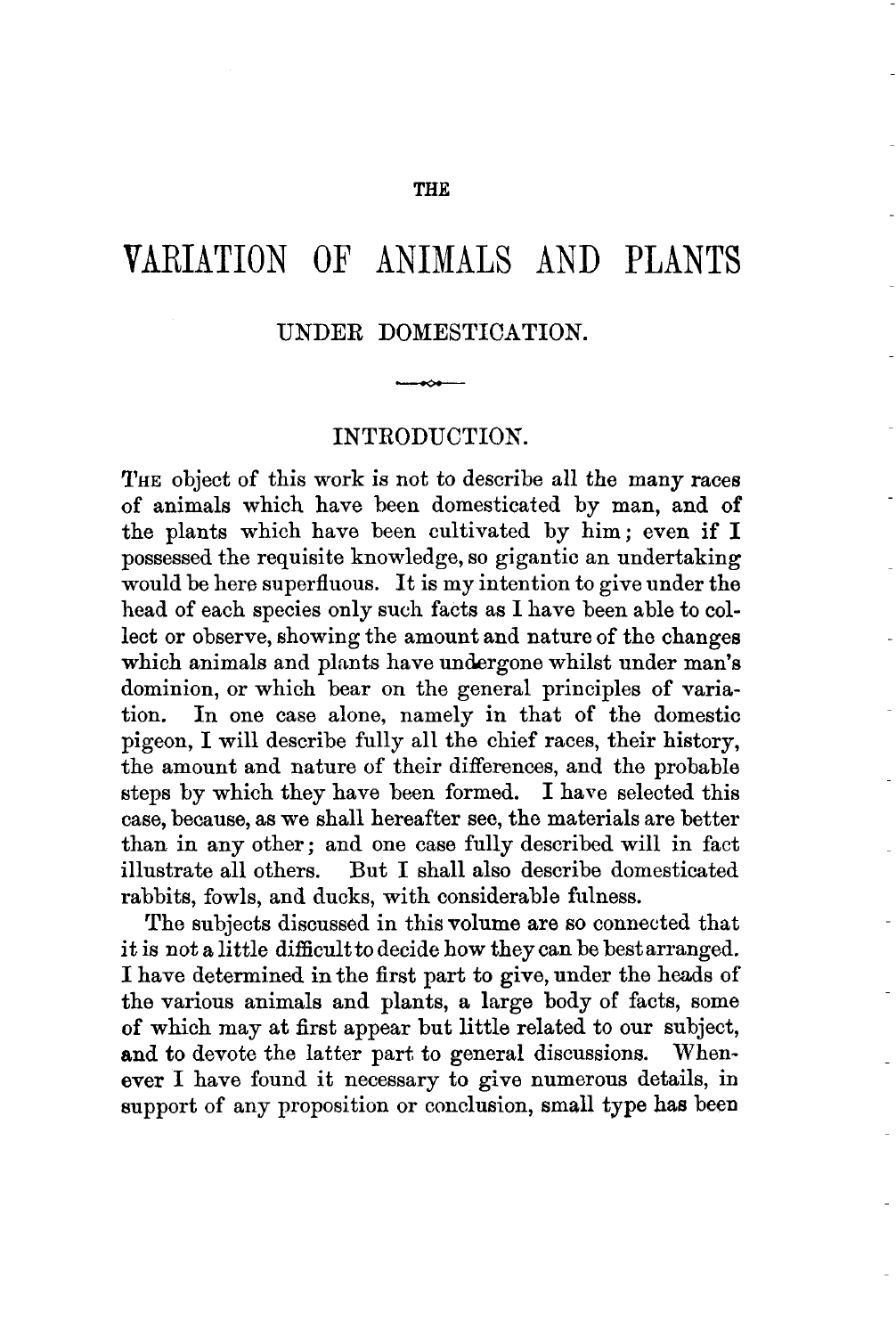used. The reader will, I think, find this plan a convenience, for, if he does not doubt the conclusion or care about the details, he can easily pass them over ; yet I may be permitted to say that some of the discussions thus printed deserve attention, at least from the professed naturalist.

It may be useful to those who have read nothing about Natural Selection, if I here give a brief sketch of the whole subject and of its bearing on the origin of species.<sup>1</sup> This is the more desirable, as it is impossible in the present work to avoid many allusions to questions which will be fully discussed in future volumes.

From a remote period, in all parts of the world, man has subjected many animals and plants to domestication or culture. Man has no power of altering the absolute conditions of life ; he cannot change the climate of any country ; he adds no new element to the soil; but he can remove an animal or plant from one climate or soil to another, and give it food on which it did not subsist in its natural state. It is an error to speak of man " tampering with nature " and causing variability. If a man drops a piece of iron into sulphuric acid, it cannot be said strictiy that he makes the sulphate of iron, he only allows their elective affinities to come into play. If organic beings had not possessed an inherent tendency to vary, man could have done nothing.<sup>2</sup> He unintentionally exposes his animals and plants to various conditions of life, and variability supervenes, which he cannot even prevent or check. Consider the simple case of a plant which has been cultivated during a long time in its native country, and which consequently has not been subjected to any change of climate. It has been protected to a certain extent from the competing roots of plants of other kinds ; it has generally been grown in manured soil; but probably not richer than that of many an

<sup>1</sup> To any one who has attentively read my 'Origin of Species' this Introduction will be superfluous. **As** I stated in that work that I should soon publish the facts on which the conclusions given in it were founded, **I** here beg permission to remark that the great delay in publishing this Arst **work** has been caused bv continued ill-health.

<sup>2</sup> M. Pouchet has recently ('Plurality of Races,' **Eng.** Translat., 1864, p. **83, &c.)** insisted that variation under domestication throws no light on the natural modification of species. cannot perceive the force of his arguments, or, to speak more accuratuly, of his assertions to this **effcct.**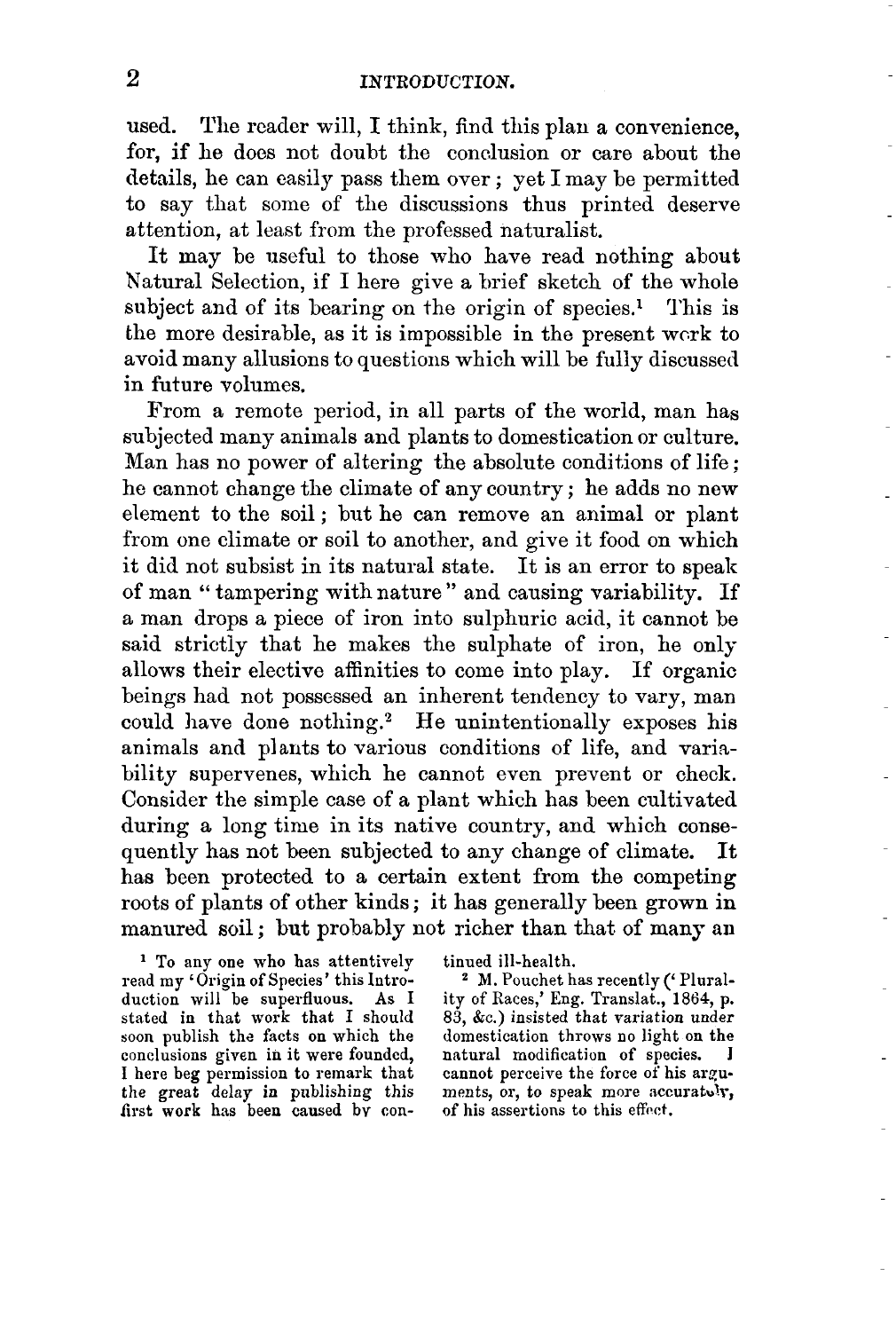alluvial flat; and lastly, it has been exposed to changes in its conditions, being grown sometimes in one district and sometimes in another, in different soils. Under such circumstances, scarcely a plant can be named, though cultivated in the rudest manner, which has not given birth to several varieties. It can hardly be maintained that during the many changes which this earth has undergone, and during the natural migrations of plants from one land or island to another, tenanted by different species, that such plants will not often have been subjected to changes in their conditions analogous to those which almost inevitably cause cultivated plants to vary. No doubt man selects varying individuals, sows their seeds, and again selects their varying offspring. But the initial variation on which man works, and without which he can do nothing, is caused by slight changes in the conditions of life, which must often have occurred under nature. Man, therefore, may be said to have been trying an experiment on a gigantic scale; and it is an experiment which nature during the long lapse of time has incessantly tried. Hence it follows that the principles of domestication are important for us. The main result is that organic beings thus treated have varied largely, and the variations have been inherited. This has apparently been one chief cause of the belief long held by some few naturalists that species in a state of nature undergo change.

I shall in this volume treat, as fully as my materials permit, the whole subject of variation under domestication. We may thus hope to obtain some light, little though it be, on the causes of variability,-on the laws which govern it, such as the direct action of climate and food, the effects of use and disuse, and of correlation of growth,—and on the amount of change to which domesticated organisms are liable. We shall learn something of the laws of inheritance, of the effects of crossing different breeds, and on that sterility which often supervenes when organic beings are removed from their natural conditions of life, and likewise when they are too closely interbred. During this investigation we shall see that the principle of Selection is highly important. Although man does not cause variability and cannot even prevent it, he can select.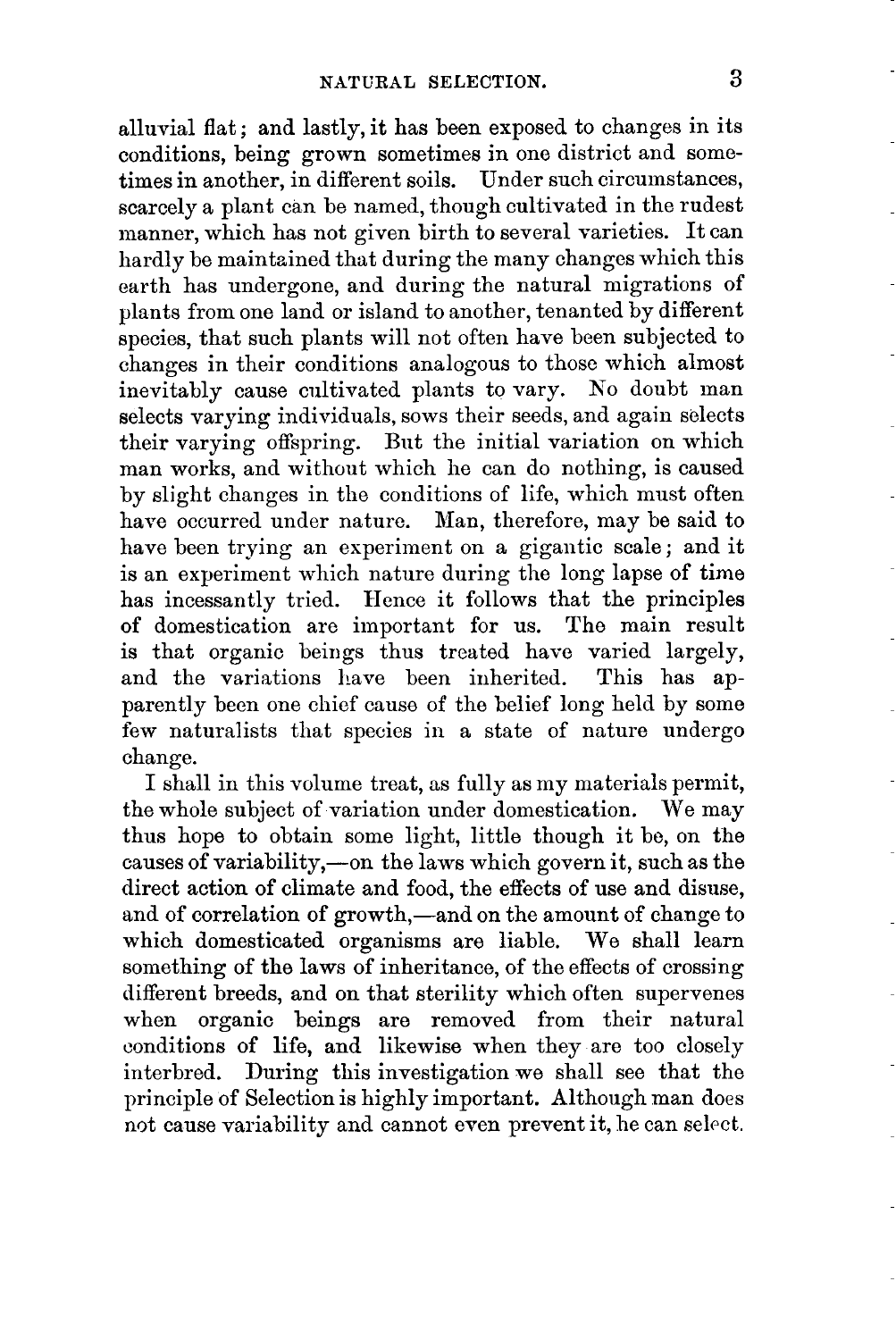preserve, and accumulate the variations given to him by tho hand of nature almost in any way which he chooses; and thus he can certainly produce a great result. Selection may be followed either methodically and intentionally, or unconsciously and unintentionally. Man may select and preserve each successive variation, with the distinct intention of improving and altering a breed, in accordance with a preconceived idea; and by thus adding up variations, often so slight as to be imperceptible by an uneducated eye, he has effected wonderful changes and improvements. It can, also, be clearly shown that man, without any intention or thought of improving the breed, by preserving in each successive generation the individuals which he prizes most, and by destroying the worthless individuals, slowly, though surely, induces great changes. **As** the will of man thus comes into play, we can understand how it is that domesticated breeds show adaptation to his wants and pleasures. We can further understand how it is that domestic races of animals and cultivated races of plants often exhibit an abnormal character, as compared with natural species ; for they have been modified not for their own benefit, but for that of man.

In another work I shall discuss, if time and health permit, the variability of organic beings in a state of nature ; namely, the individual differences presented by animals and plants, and those slightly greater and generally inherited differences which are ranked by naturalists as varieties or geographical races. We shall see how difficult, or rather how impossible it often is, to distinguish between races and sub-species, aa the less well-marked forms have sometimes been denominated ; and again between sub-species and true species. I shall further attempt to show that it is the common and widely ranging, **or,** as they may be called, the dominant species, which most frequently vary; and that it is the large and flourishing genera which include the greatest number of varying species. Varieties, as we shall see, may justly be called incipient species.

But it may be urged, granting that organic beings in a state of nature present some varieties,—that their organization is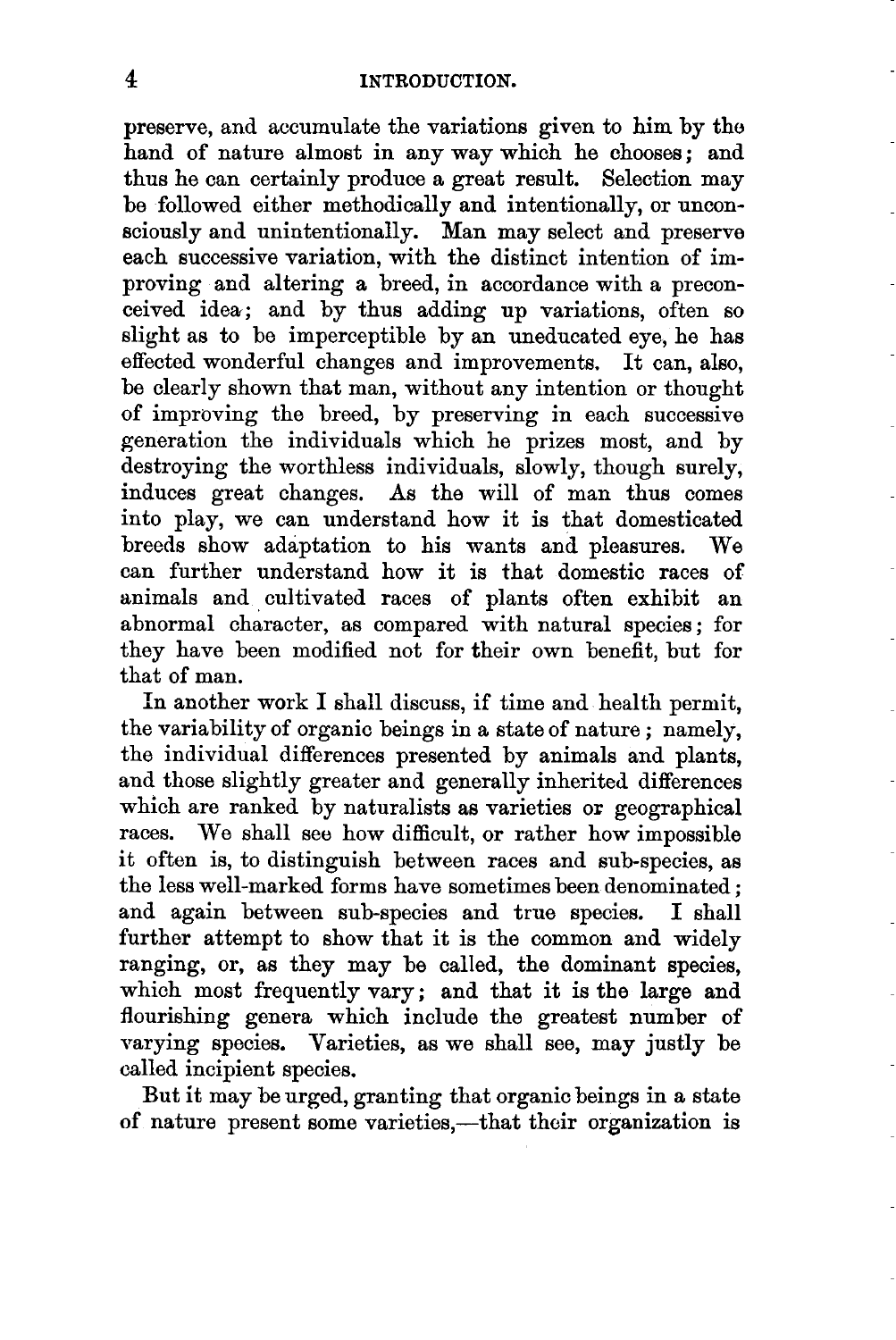in some slight degree plastic; granting that many animals and plants have varied greatly under domestication, and that man by his power of selection has gone on accumulating such variations until he has made strongly marked and firmly inherited races; granting all this, how, it may be asked, have species arisen in a state of nature? The differences between natural várieties are slight; whereas the differences are considerable between the species of the same genus, and great between the species of distinct genera. How do these lesser differences become augmented into the greater difference ? How do varieties, or as **I** have called them incipient species, become converted into true and well-defined species ? How has each new species been adapted to the surrounding physical conditions, and to the other forms of life on which it in any way depends? We see on every side of us innumerable adaptations and contrivances, which have justly excited the highest admiration of every observer. There is, for instance, a fly (Cecidomyia) which deposits its eggs within the stamens of a Scrophularia, and secretes a poison which produces **a** gall, on which the larva feeds ; but there is another insect (Misocampus) which deposits its eggs within the body of the larva within the gall, and is thus nourished by its living prey ; *so*  that here **a** hymenopterous insect depends on **a** dipterous insect, and this depends on its power of producing a monstrous growth in a particular organ of a particular plant. So it is, in a more or less plainly marked manner, in thousands and tens of thousands ofcases, with the lowest as well as with the highest productions of nature.

This problem of the conversion of varieties into species,that is, the augmentation of the slight differences characteristic of varieties into the greater differences characteristic of species and genera, including the admirable adaptations **of**  each being to its complex organic and inorganic conditions **of**  life,-has been briefly treated in my 'Origin of Species.' It was there shown that all organic beings, without exception, tend to increase at so high **a** ratio, that no district, no station, not even the whole surface of the land or the whole ocean,

**LBon Dufour** in **'Andes des Scienc. Kat.'(3rd series, Zoolog.),** tom. **v.** p. *6.*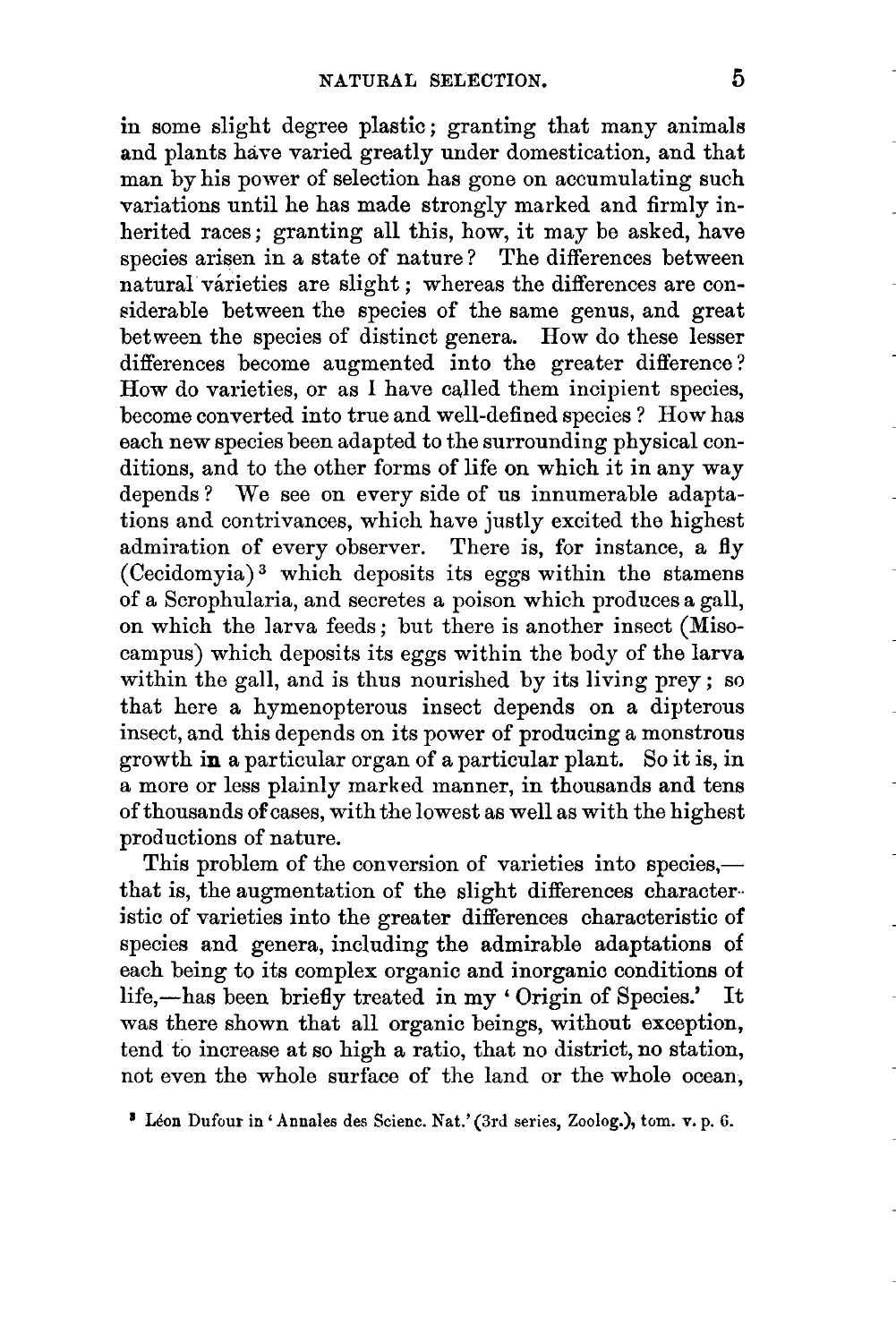would hold the progeny of a single pair after a certain number **of** generations. The inevitable result is an ever-recurrent Struggle for Existence. It has truly been said that all nature is at war; the strongest ultimately prevail, the weakest fail: and we well know that myriads of forms have disappeared from the face of the earth. If then organic beings in a state of nature vary even in a slight degree, owing to changes in the surrounding conditions, of which we haw nbundant geological evidence, or from any other cause ; if, in the long course of ages, inheritable variations ever arise in any way advantageous to any being under its excessively complex and changing relations of life; and it would be a strange fact if beneficial variations did never arise, seeing how many have arisen which man has taken advantage of for his own profit or pleasure: if then these contingencies ever occur, and I do not see how the probability of their occurrence can be doubted, then the severe and often-recurrent struggle for existence will determine that those variations, however slight, which are favourable shall be preserved or selected, and those which are unfavourable shall be destroyed.

This preservation, during the battle for life, of varieties which possess any advantage in structure, constitution, or instinct, I have called Natural Selection ; and Mr. Herbert Spencer has well expressed the same idea by the Survival of the Fittest. The term " natural selection " is in some respects a bad one, as it seems to imply conscious choice; but this will be disregarded after a little familiarity. No one objects to chemists speaking of " elective affinity ; " and certainly an acid has no more choice in combining with a base, than the conditions of life have in determining whether or not a new form be selected or preserved. The term is so far a good one as it brings into connection the production of domestic races by man's power of selection. and the natural preservation of varieties and species in a state of nature. For brevity sake I sometimes speak of natural selection as an intelligent  $power := in the same way as astronomers speak of the attrac$ tion of gravity as ruling the movements of the planets, or as agriculturists speak of man making domestic races by his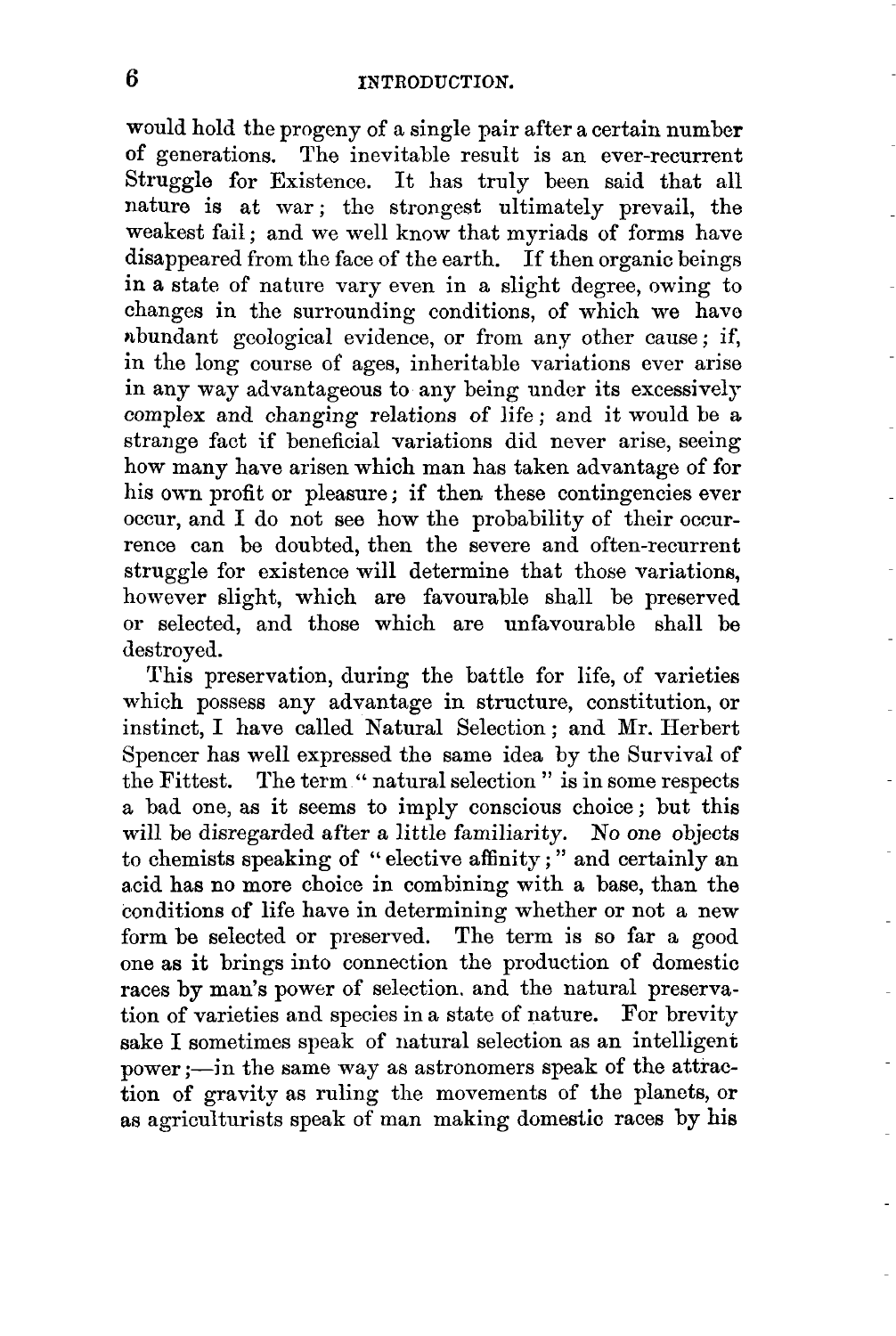power of selection. In the one case, as in the other, selection does nothing without variability, and this depends in some manner on the action of the surrounding circumstances on the organism. I have, also, often personified the word Nature ; for I have found it difficult to avoid this ambiguity; but I mean by nature only the aggregate action and product of many natural laws,-and by laws only the ascertained sequence of events.

It has been shown from many facts that the largest amount of life can be supported on each area, by great diversification or divergence in the structure and constitution of its inhabitants. We have, also, seen that the continued production of new forms through natural selection, which implies that each new variety has some advantage over others, inevitably leads to the extermination of the older and less improved forms. These latter are almost necessarily intermediate in structure, as well as in descent, between the last-produced forms and their original parent-species. Kow, if we suppose a species to produce two or more varieties, and these in the course of time to produce other varieties, the principal of good being derived from diversification of structure will generally lead to the preservation of the most divergent varieties ; thus the lesser differences characteristic of varieties come to be augmented into the greater differences characteristic of species, and, by the extermination of the older intermediate forms, new species end by being distinctly defined objects. Thus, also, we shall see how it is that organic beings can be classed by what is called a natural method in distinct groups -species under genera, and genera under families.

**As** all the inhabitants of each country may be said, owing to their high rate of reproduction, to be striving to increase in numbers; as each form comes into competition with many other forms in the struggle for life,-for destroy any one and its place will be seized by others ; as every part of the organization occasionally varies in some slight degree, and as natural selection acts exclusively by the preservation of variations which are advantageous under the excessively complex conditions *to* which each being is exposed, no limit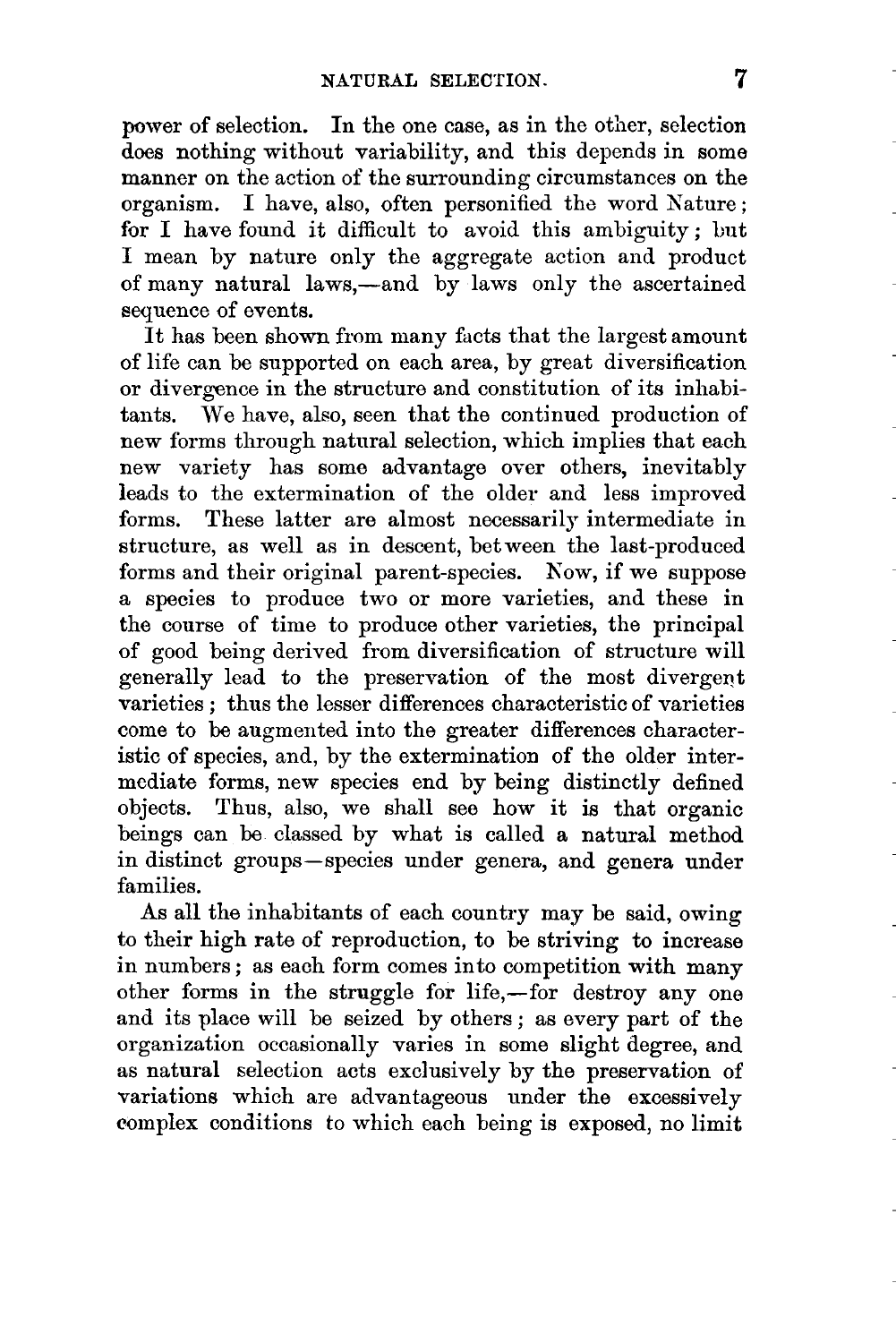exists to the number, singularity, and perfection of the contrivances and co-adaptations which may thus be produced. An animal or a plant may thus slowly become. related in its structure and habits in the most intricate manner to many other animals and plants, and to the physical conditions of **its** home. Variations in the organization will in some cases be aided by habit, or by the use and disuse of parts, and they will be governed by the direct action of the surrounding physical conditions and by correlation of growth.

On the principles here briefly sketched out, there **is** no innate or necessary tendency in each being to its own advancement in the scale of organization. We are almost compelled to look at the specialization or differentiation of parts or organs for different functions as the best or even sole standard of advancement; for by such division of labour each function of body and mind is better performed. And as natural selection acts exclusively through the preservation of profitable modications of strueture, and as the conditions **of**  life in each area generally become more and more complex from the increasing number of different forms which inhabit it and from most of these forms acquiring a more and more perfect structure, we may confidently believe, that, on the whole, organization advances. Nevertheless a very simple form fitted for very simple conditions of life might remain for indefinite ages unaltered or unimproved ; for what would it profit an infusorial animalcule, for instance, or an intestinal worm, to become highly organized ? Members of a high group might even become, and this apparently has often occurred, fitted for simpler conditions of life ; and in this case natural selection would tend to simplify or degrade the organization, for complicated mechanism for simple actions would be useless or even disadvantageous.

The arguments opposed to the theory of Natural Selection, have been discussed in my ' Origin of Species,' as far as the size of that work permitted, under the following heads: the difficulty in understanding how very simple organs have been converted by small and graduated steps into highly perfect and complex organs; the marvellous facts of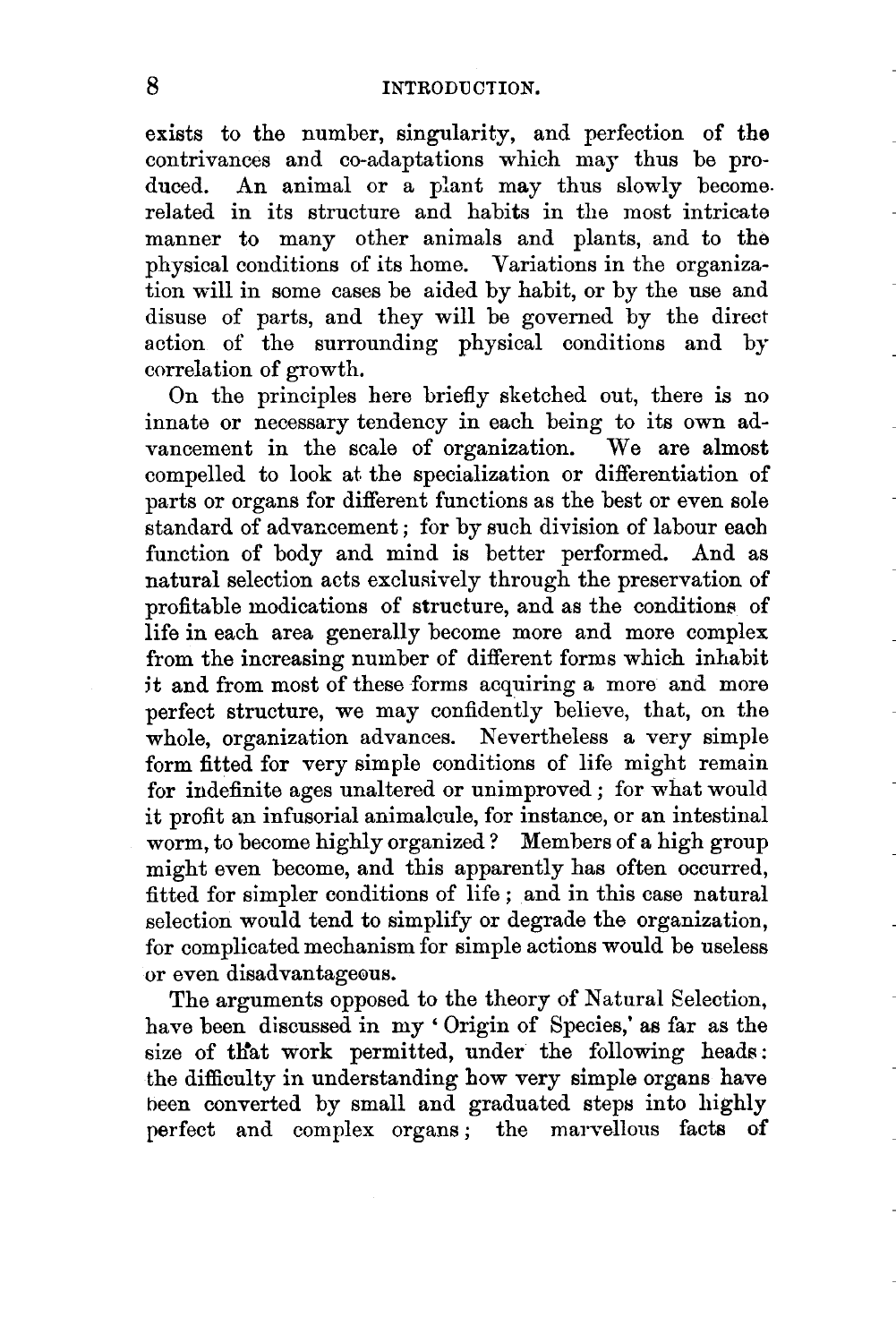Instinct; the whole question of Hybridity; and, lastly, the absence in our known geological formations of innumerable links connecting all allied species. Although some of these difficulties are of great weight, we shall see that many of them are explicable on the theory of natural selection, and are otherwise inexplicable.

In scientific investigations it is permitted to invent any hypothesis, and if it explains various large and independent classes of facts it rises to the rank of a well-grounded theory. The undulations of the ether and even its existence are hypothetical, yet every one now admits the undulatory theory of light. The principle of natural selection may be looked at as **a** mere hypothesis, but rendered in some degree probable by what we positively know of the variability of organic beings in a state of nature,-by what we positively know of the struggle for existence, and the consequent almost inevitable preservation of favourable variations,-and from the analogical formation of domestic races. Kow this hypothesis may be tested,-and this seems to me the only fair and legitimate manner of considering the whole question,-by trying whether it explains several large and independent classes of facts; such as the geological succession of organic beings, their distribution in past and present times, and their mutual affinities and homologies. If the principle of natural selection does explain these and okher large bodies of facts, it ought to be received. On the ordinary view of each speciea having been independently created, we gain no scientific explanation of any one of these facts. We can only say that it has so pleased the Creator to command that the past and present inhabitants **of** the world should appear in a certain order and in certain areas; that He has impressed on them the most extraordinary resemblances, and has classed them in groups subordinate to groups. **But** by such statements we gain no new knowledge; we do not connect together facts and laws; we explain nothing.

**It** was the consideration of such large groups of **facts as** these which first led me to take **up** the present subject. When I visited during the voyage of R.M.S. *Beagle,* the Galapagos Archipelago, situated in the Pacific Ocean about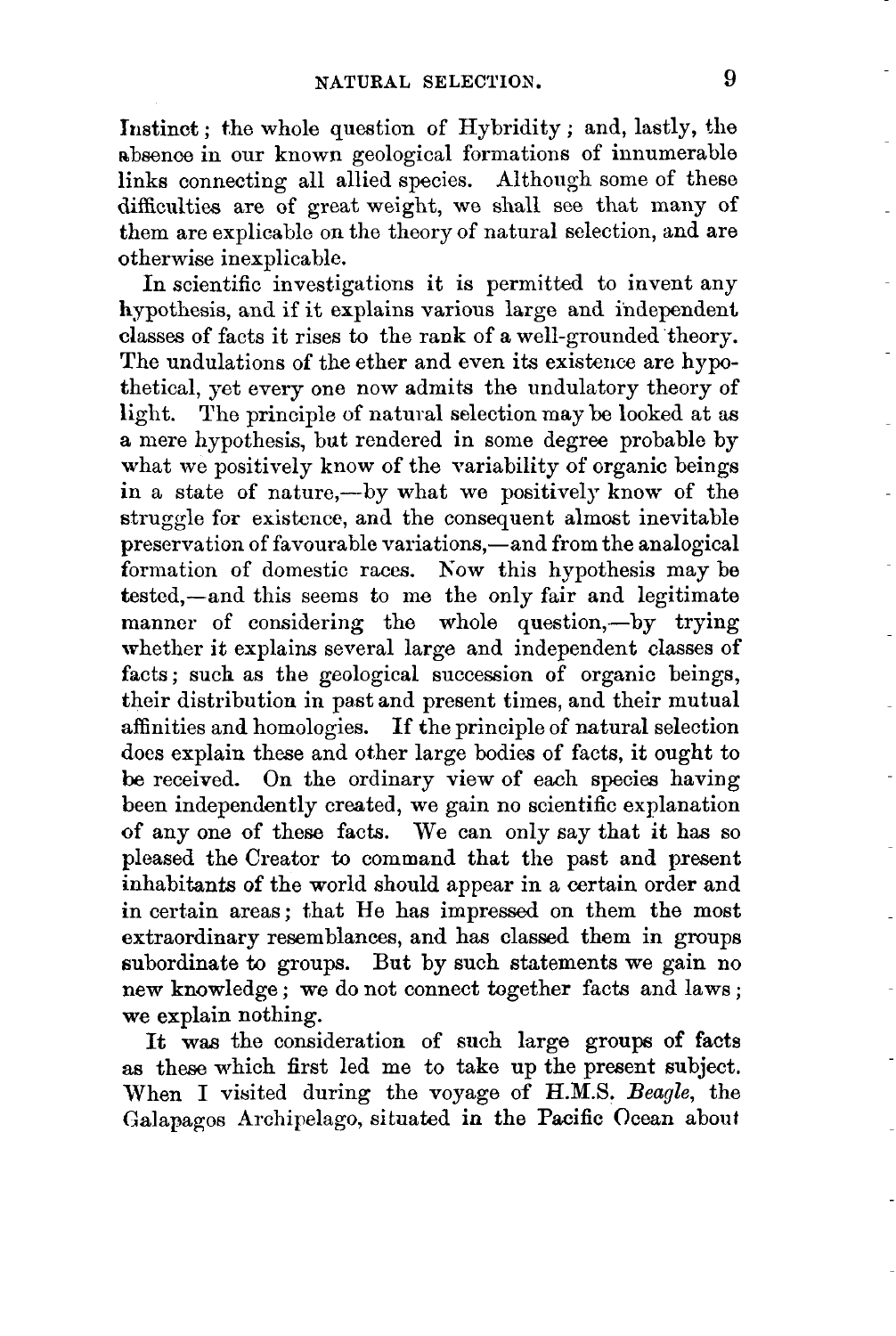500 miles from South America, I found myself surrounded by peculiar species of birds, reptiles, and plants, existing nowhere else in the world. Yet they nearly all bore **an**  American stamp. In the song of the mocking-thrush, in the harsh cry of the carrion-hawk, in the great candlestick-like opuntias, I clearly perceived the neighbourhood of America, though the islands were separated **by** so many miles of ocean from the mainland, and differed much in their geological constitution and climate. Still more surprising was the fact that most of the inhabitants of each separate island in this small archipelago were specifically different, though most closely related to each other. The archipelago, with its innumerable craters and bare streams of lava, appeared to be of recent origin; and thus I fancied myself brought near to the very act of creation. I often asked myself how these many peculiar animals and plants had been produced : the simplest answer seemed to be that the inhabitants of the several islands had descended from each other, undergoing modification in the course of their descent; and that all the inhabitants of the archipelago were descended from those **of**  the nearest land, namely America, whence colonists wodd naturally have been derived. But it long remained to me an inexplicable problem how the necessary degree of modification could have been effected, and it would have thus remained for ever, had I not studied domestic productions, and thus acquired a just idea **of** the power of Selection. As soon as I had fully realized this idea, I saw, on reading Malthus on Population, that Natural Selection was the inevitable result of the rapid increase of all organic beings ; for I was prepared to appreciate the struggle for existence by having long studied the habits of animals.

Before visiting the Galapagos I had collected many animal8 whilst travelling from north to south on both sides of America, and everywhere, under conditions of life **as** different as it is possible to conceive. American forms were met with-species replacing species of the same peculiar genera. Thus it was when the Cordilleras were ascended, **or** the thick tropical forests penetrated, or the fresh waters of America searched. Subsequently I visited other countries, which in all their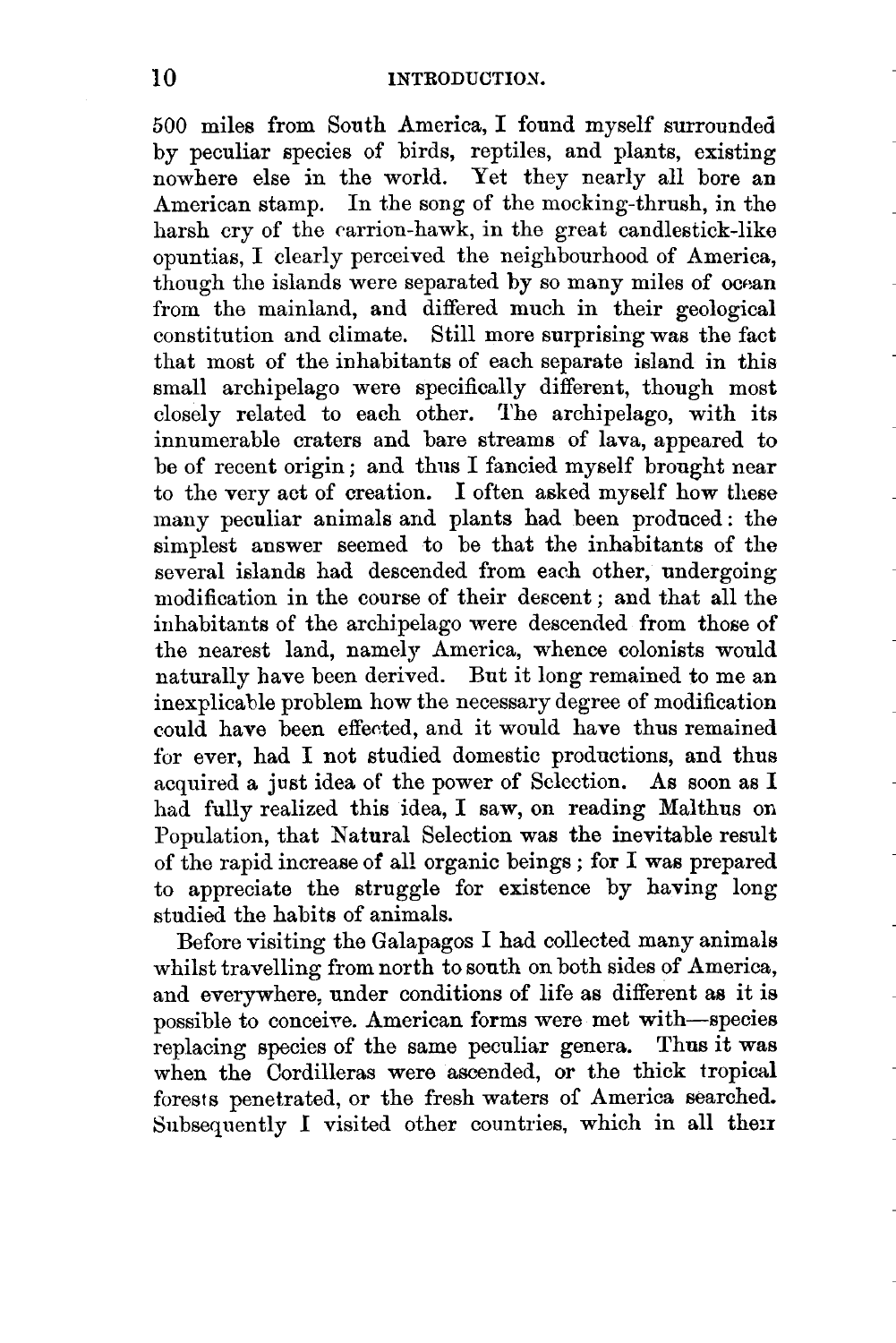conditions of life were incomparably more like parts of South America, than the different parts of that continent are to each other ; yet in these countries, as in Australia or Southern Africa, the traveller cannot fail to be struck with the entire difference of their productions. Again the reflection was forced on me that community of descent from the early inhabitants of South America would alone explain the wide prevalcncc of American types throughout that immense area.

To exhume with one's own hands tho bones of extinct and gigantic quadrupeds brings the whole question of the succession of species vividly before one's mind ; and I found in South America great pieces of tesselated armour exactly like, but on a magnificent scale, that covering the pigmy armadillo ; I had found great tecth like those of the living sloth, and boncs like thoso of the cavy. An analogous succession of allied fcrms had been previously observed in Australia. Here then we see the prevalence, as if by descent, in time as in space, of the same types in the same areas ; and in neither case does the similarity of the conditions by any means seem sufficient to account for the similarity of the forms **of** life. It is notorious that the fossil remains of closely consecutive formations are closely allied in structure, and we can at once understand the fact if they are closely allied by descent. The succession of the many distinct species of the same genus throughout the long series of geological formations seems to have been unbroken or continuous. **New** species come in gradually one by one. Ancient and extinct forms **of**  life are often intermediate in character, like the words of **a**  dead language with respect to its several offshoots or living tongues. All these facts seemed to me to point to descent with modification as the means of production of new species.

The innumerable past and present inhabitants of the world are connected together by the most singular and complex affinities, and can be classed in groups under groups, in the same manner as varieties can be classed under species and sub-varieties under varieties, but with much higher grades **of** difference. These complex affinities and the rules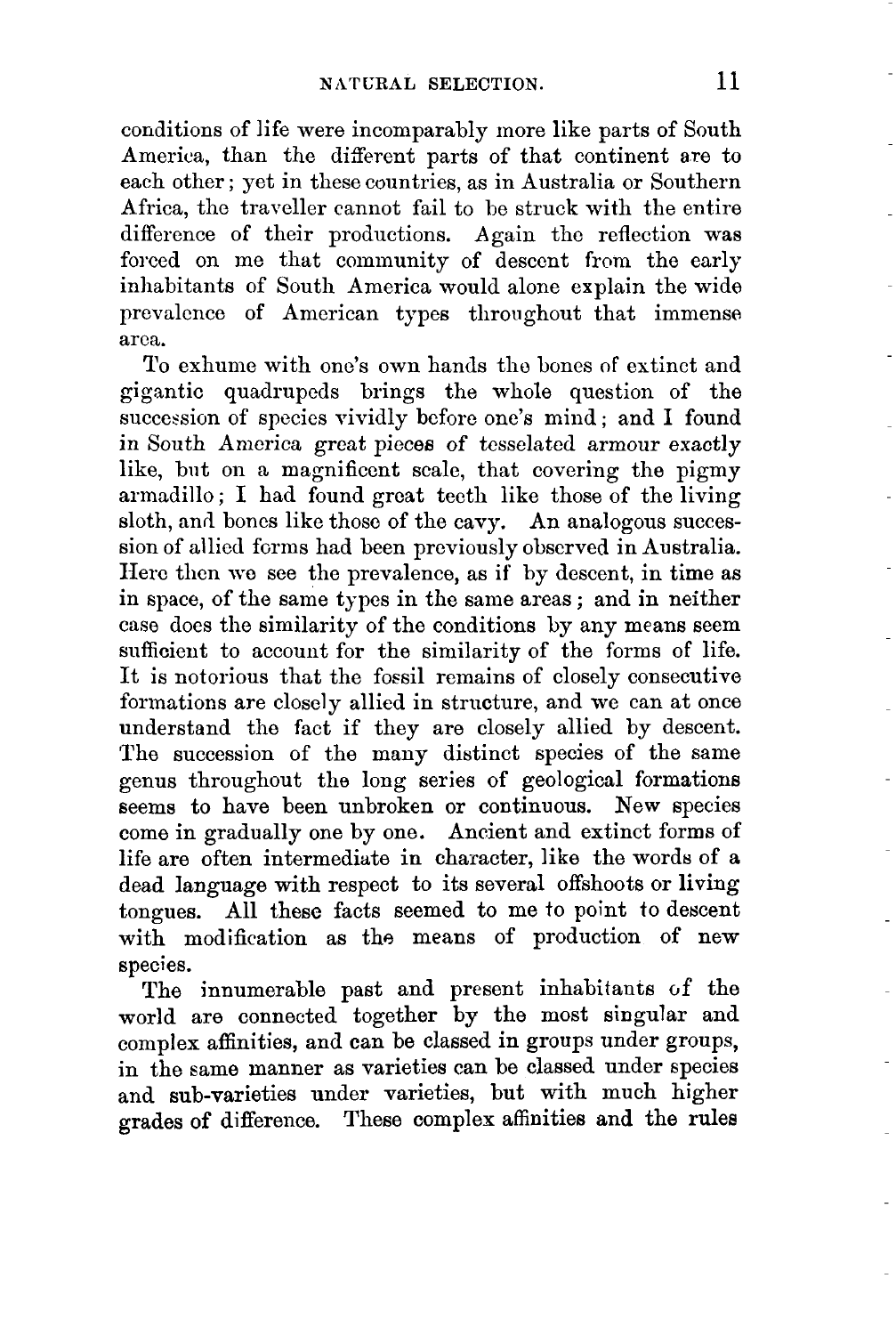for classification, receive a rational explanation on the theory of descent, combined with the principle of natural selection, which entails divergence of character and the extinction **of**  intermediate forms. How inexplicable is the similar pattern of the hand of a man, the foot of a dog, the wing of a bat, the flipper of a seal, on the doctrine of independent acts of creation! how simply explained on the principle of the natural selection of successive slight variations in the diverging descendants from a single progenitor! So it is with certain parts or organs in the same individual animal or plant, for instance, the jaws and legs of a crab, or the petals, stamens, and pistils of a flower. During the many changes to which in the course of time organic beings have been subjected, certain organs or parts have occasionally become at first of little use and ultimately superfluous ; and the retention of such parts in a rudimentary and useless condition is intelligible on the theory of descent. It can be shown that modifications of structure are generally inherited by the offspring at the same age at which each successive variation appeared in the parents ; it can further be shown that variations do not commonly supervene at a very early period of embryonic growth, and on these two principles we can understand that most wonderful fact in the whole circuit **of** natural history, namely, the close similarity of the embryos within the same great class-for instance, those of mammals, birds, reptiles, and fish.

It is the consideration and explanation of such facts as these which has convinced me that the theory of descent with modification by mean of natural selection is in the main true. These facts have as yet received no explanation on the theory of independent Creation; they cannot be grouped together under one point of view, but each has to be considered as an ultimate fact. **A8** the first origin of life on this earth, as well as the continued life of each individual, is at present quite beyond the scope of science, I do not wish to lay much stress on the greater simplicity of the view of a few forms or of only one form having been originally created, instead of innumerable miraculous creations having been necessary at innumerable periods ; though this more simple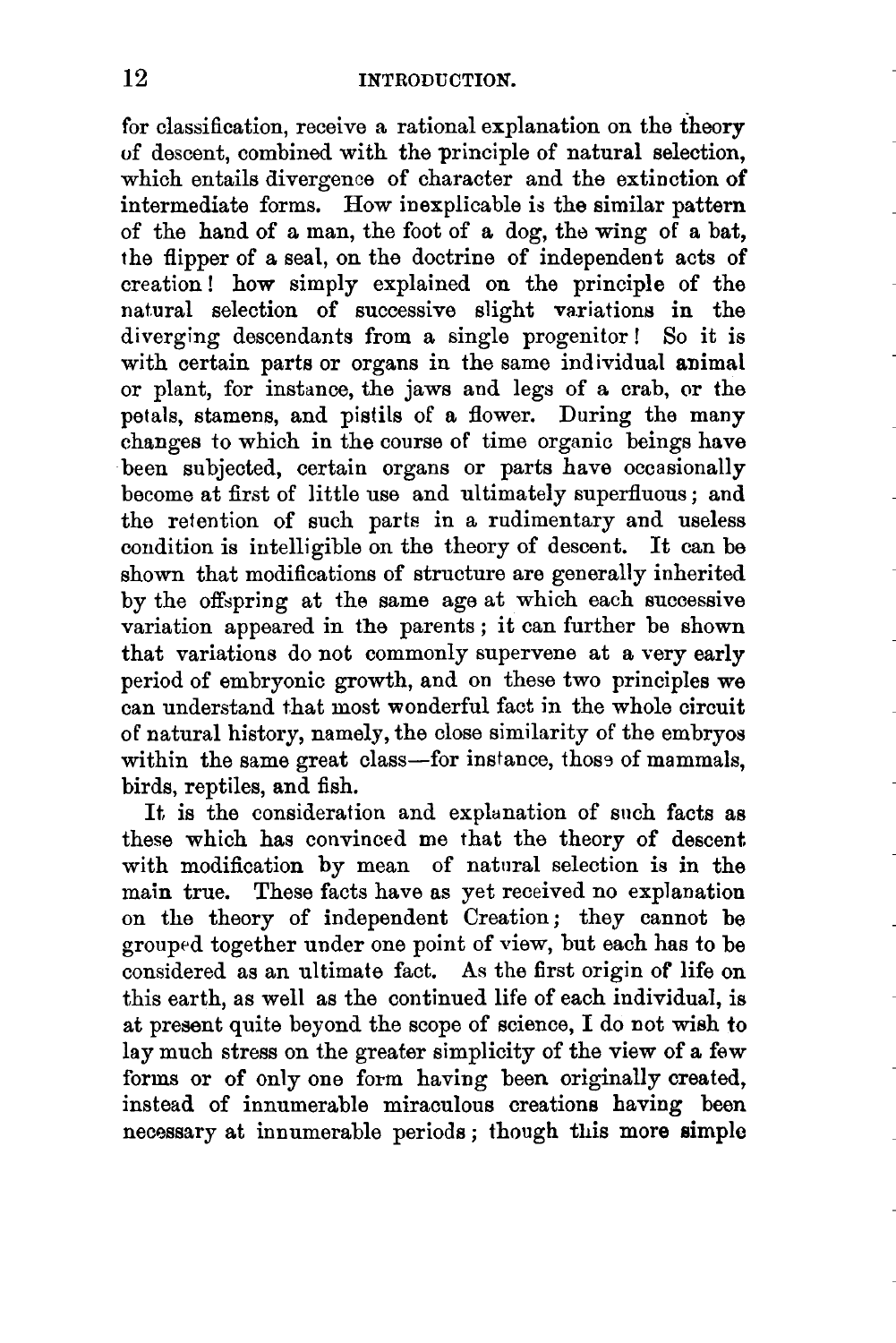view accords well with Maupertuis's philosophic.il axiom of '' least action."

In considering how far the theory of natural selection may be extended,—that is, in determining from how many progenitors the inhabitants of the world have descended,we may conclude that at least all the members of the same class have descended from a single ancestor. A number of organic beings are included in the same class, because they present, independently of their habits of life, the earne fundamental type of structure, and because they graduate into each other. Moreover, members of the same class can in most cases be shown to be closely alike at an early embryonic age. These facts can be explained on tho belief of their descent from a common form ; therefore it may be safely admitted that all the members of the same class are descended from one progenitor. But as the members of quite distinct classes have something in common in structure and much in common in constitution, analogy would lead us one step further, and to infer as probable that all living creatures are descended from a single prototype.

I **hope** that the reader will pause before coming to any final and hostile conclusion on the theory of natural selection. The reader may consult my 'Origin of Species' for a general sketch of the whole subject ; but in that work he has to take many statements on trust. In considering the theory **of**  natural selection, he will assuredly meet with weighty difficulties, but these difficulties relate chiefly to subjectssuch as the degree of perfection of the geological record, the means of distribution, the possibility of transitions in organs, &.-on which we are confessedly ignorant ; nor do we know how ignorant we are. If we are much more ignorant than is generally supposed, most of these difficulties wholly disappear. Let the reader reflect on the difficulty of looking at whole classes of facts from a new point of view. Lot him observe how slowly, hut surely, the noble views of Lye11 on the gradual changes now in progress on the earth's surface have **been** accepted as sufficient to account for all that **we** see in its past history. The present action of natural selection may seem more or less probable ; but I believe in the truth **of**